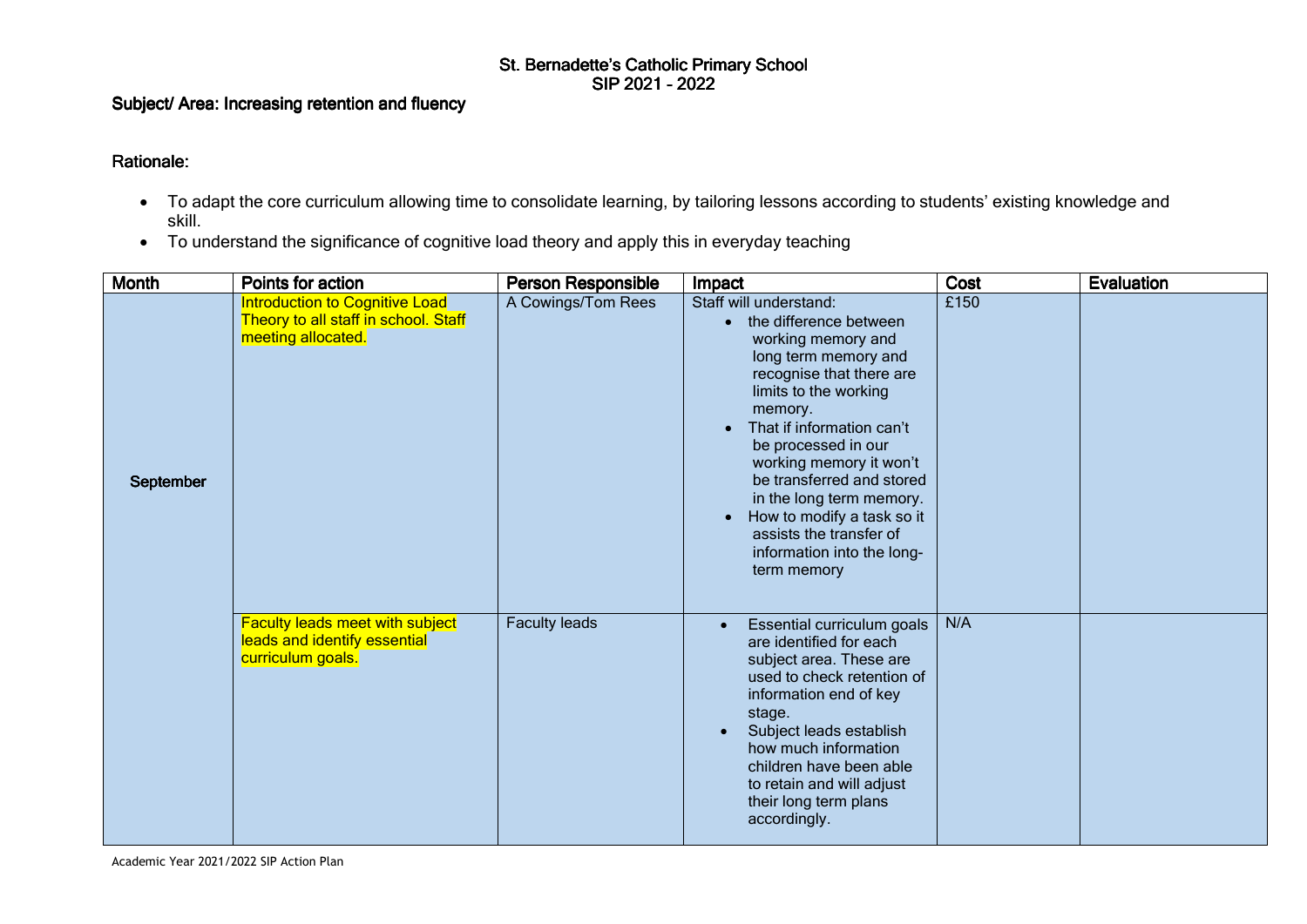| October         | Create a checklist of ideas that staff<br>can refer to when planning lessons<br>that will aid transfer of information<br>from working memory to long term<br>memory.                  | Senior staff                                                  | Lessons are well planned<br>and provide opportunities<br>for children to consolidate<br>their understanding by:<br>Making the abstract concrete<br>Providing appropriate scaffolds<br>Stripping out the excess<br>Providing quality explanations<br>Repeating/revisiting/rehearsing to<br>encourage automaticity.                                                                                                                                           | N/A |  |
|-----------------|---------------------------------------------------------------------------------------------------------------------------------------------------------------------------------------|---------------------------------------------------------------|-------------------------------------------------------------------------------------------------------------------------------------------------------------------------------------------------------------------------------------------------------------------------------------------------------------------------------------------------------------------------------------------------------------------------------------------------------------|-----|--|
|                 | Identify best practice in lesson<br>observations and share with staff.                                                                                                                | Senior staff                                                  | The following feature in<br>daily lessons and promote<br>the transfer of information<br>into working memory<br><b>Quality explanations</b><br>Appropriate intrinsic load (<br>quantity of information shared)<br>Use of dual coding to good effect<br>Regular opportunities to check<br>understanding<br>Time set aside to summarise<br>learning and consolidate<br>Repetition of information.<br>Good use of modelling<br>Consideration of extraneous load | N/A |  |
|                 | Introduction of KIRFs in<br>mathematics                                                                                                                                               | K Harston<br>E Finnegan                                       | Staff and children understand the<br>key knowledge in mathematics<br>that will be stored in pupils LTM to<br>aid learning.                                                                                                                                                                                                                                                                                                                                  | N/A |  |
| <b>November</b> | English and maths leads complete<br>book and planning scrutiny and<br>identify staff who require support in<br>sequencing their weekly plans to<br>aid transfer of information to LTM | <b>K</b> Harston<br>E Finnegan<br><b>K</b> Lakin<br>C O'Toole | Subject leads ensure the<br>principles of cognitive load are<br>embedded in classroom practice<br>by supporting key staff in their<br>planning thus improving pupil<br>performance.                                                                                                                                                                                                                                                                         | N/A |  |
| <b>December</b> | Review changes made to teaching<br>practise in light of training received.<br>Staff questionnaire to be created to<br>establish views anonymously.                                    | A Cowings                                                     | Senior staff have a clear picture of<br>needs of staff and progress made<br>in developing teaching practise.<br>Phase 2 of training will be<br>implemented based of needs of<br>staff.                                                                                                                                                                                                                                                                      | N/A |  |

Academic Year 2021/2022 SIP Action Plan